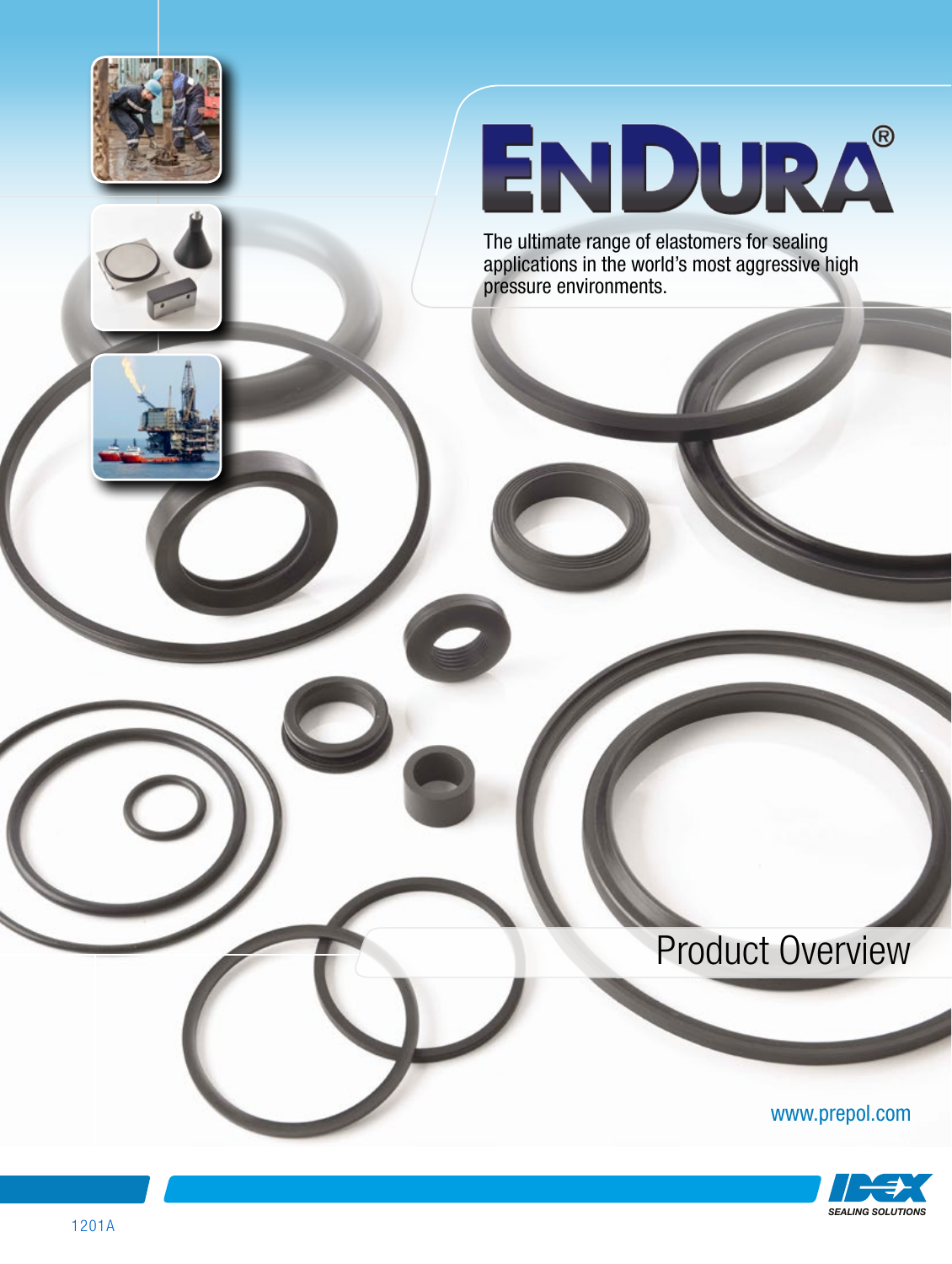# EnDura® from PPE

*– the ultimate range of elastomers for sealing applications in the world's most aggressive high pressure environments.*

Precision Polymer Engineering (PPE) consulted many leading operators and service companies to understand the sealing needs of the oil and gas industry. The outcome of this research was the EnDura® range of elastomers that are able to withstand Explosive Decompression (ED), resist extrusion and provide sealing reliability in a broad range of chemical media and temperatures.



## What is EnDura®?

The EnDura® range of materials comprises of specially formulated elastomer compounds designed for high pressure environments.

EnDura® materials have been developed to overcome the problems associated with ED. Each material grade has undergone rigorous in-house testing utilizing PPE's specialized ED test rigs, along with external third party testing and industry specific certification.

The EnDura® range includes the most durable polymer types such as EPDM, HNBR, FKM and FEPM to provide the ultimate in sealing performance across a broad range of applications. Within the range are specialized materials for low temperature performance, sour gas resistance, oil resistance and high temperature steam.

# Why EnDura® from PPE?

EnDura® materials push the boundaries of both temperature and pressure capability for critical applications that require resistance to explosive decompression.

PPE's design capability, coupled with industry leading materials ensures the optimum sealing solution, reinforced by various industry qualifications.

- Expert technical support both before and after the sale
- Design advice to optimize the seal for the intended operating conditions
- Shortest manufacturing lead-times for time critical requirements
- Global sales, manufacturing, and support coverage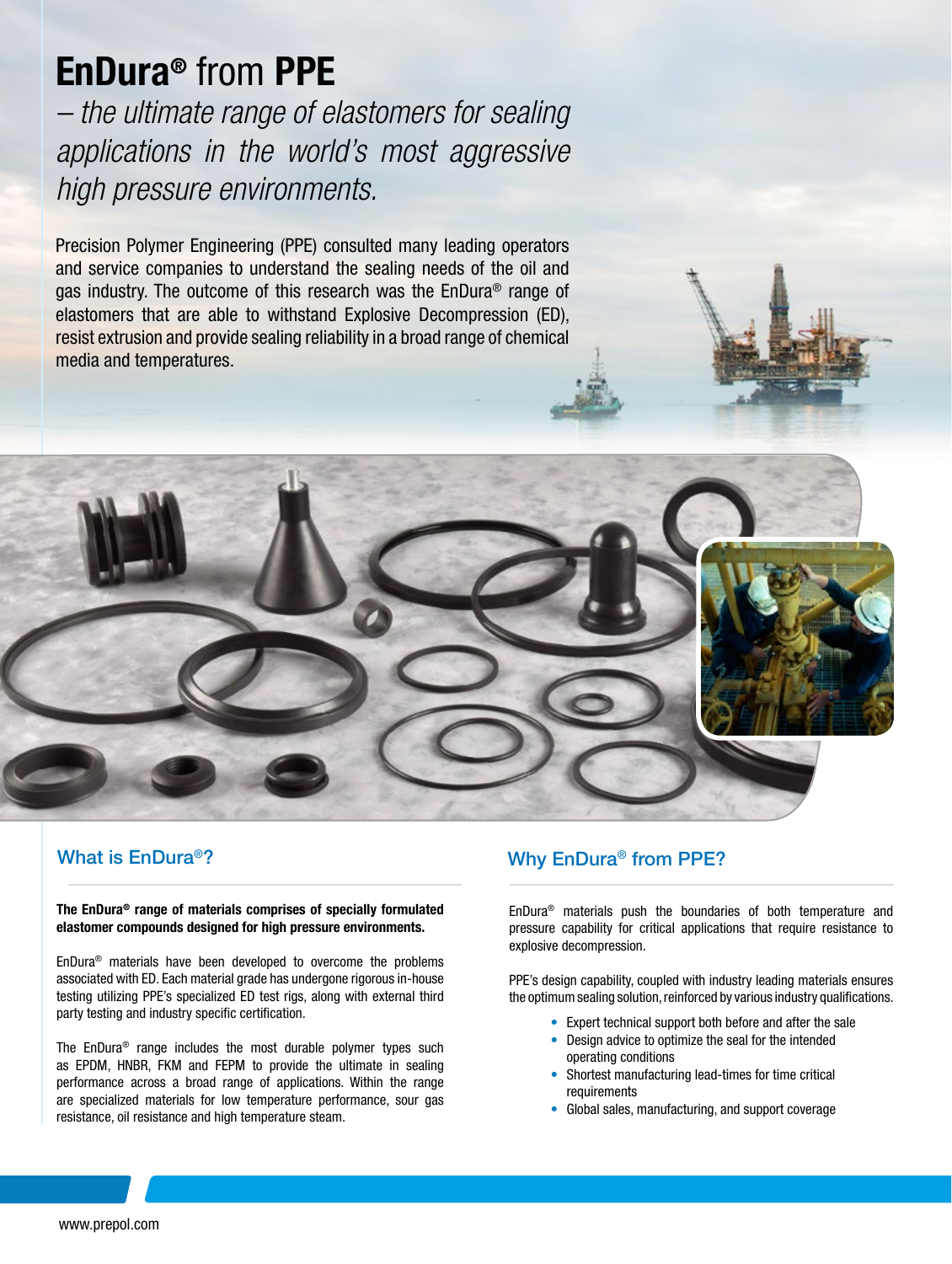## Why use EnDura®?

#### ED resistance

- Materials qualified to:
	- o NORSOK M-710
	- o Total GS PVV 142
	- o ISO 23936-2
	- o NACE TM0297
- A complete design and test capability to prove material selection and design parameters for specific applications.

#### H2S resistance

- Broad range of test data available on extreme temperatures and sour gas concentrations.
- Third party test certifications.

#### Low temperature capability

- Wide range of materials for high pressure applications with low temperature performance such as API 6A PR2 cycle testing.
- Low temperature performance without sacrificing fluid resistance.



# EnDura® Products

EnDura® materials can be molded into a wide range of shapes, profiles and sizes to suit any sealing application.

Typically EnDura® elastomers are available as O-rings, X-rings, T-seals, L-seals, lips seals, wiper seals, spring seals and many more profiles, including custom designed components and metal bonded parts.

## Typical Applications

EnDura® materials are typically used in a wide range of critical sealing applications within the oil and gas industry, including:

- Subsea and surface equipment
- Completion tools
- Production tools
- Compressors
- Pumps
- **Valves**

# Design Service and Material Testing

With over 30 years of experience in the oil and gas industry, PPE has the technical knowledge and expertise to provide sealing solutions for the most critical and challenging applications. PPE's team of Application Engineers and Materials Scientists work closely with customers, from initial concept through design, testing, commissioning and operation.

PPE maintains laboratories in the UK and Houston, Texas for polymer testing, including ED resistance, fluid compatibility, material and seal failure analysis.





### For More Information

For further information on ED and sour gas resistance refer to PPE brochures "Explosive Decompression Resistant Elastomers" and "Sour Gas Resistant Elastomers." Brochures, test reports, certificates and material datasheets are available to download from the PPE website: www.prepol.com/endura